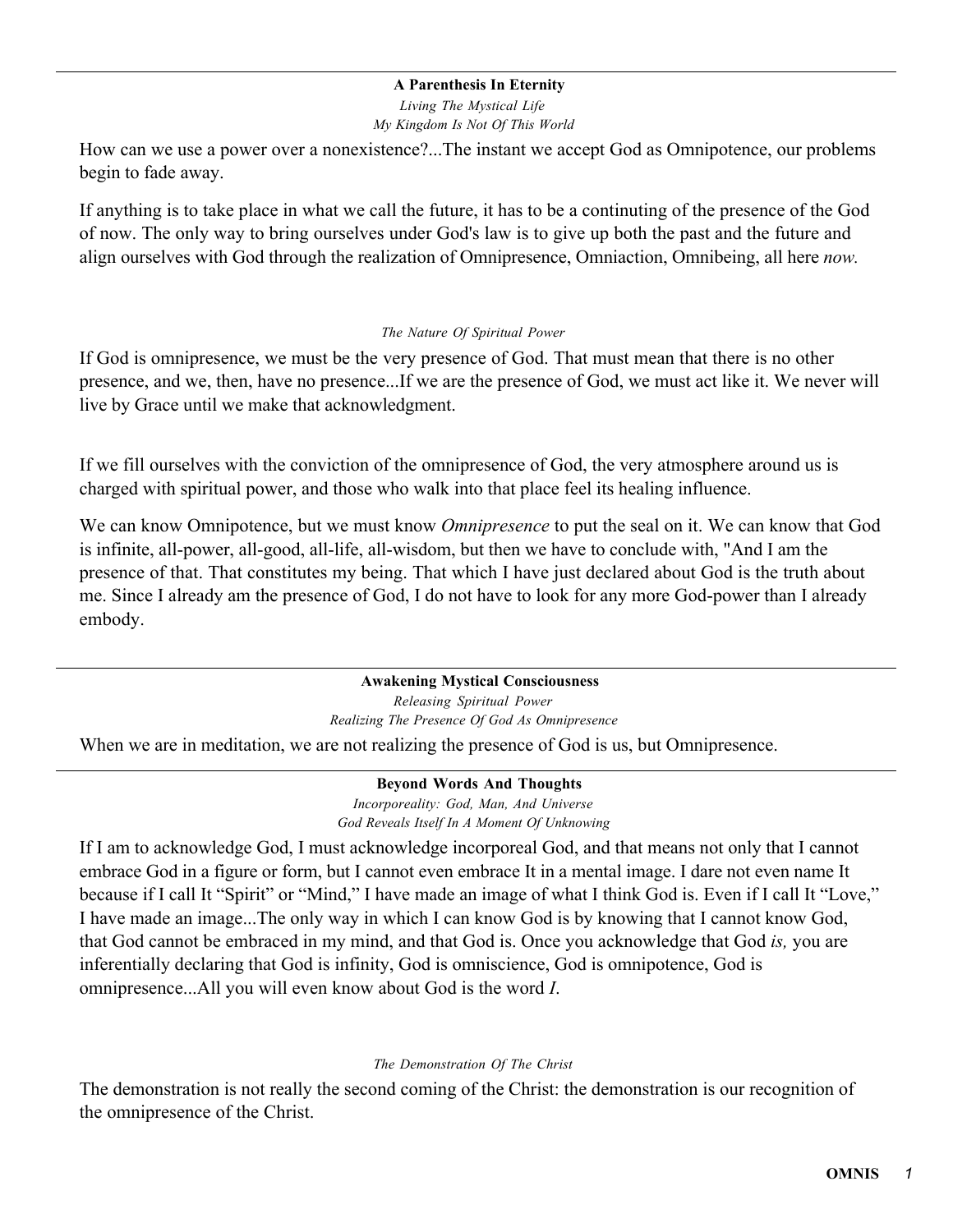#### *Let The Divine Destiny Be Revealed In Us*

God is omniscience, and when God has a child, it is for a specific purpose. There is something definite in mind with every individual offspring, something that he was actually sent into expression to do.

#### **Consciousness Is What I Am** *Invisible Life Fulfills Itself Tangibly And Visibly*

Omnipresence means the omnipresence of Spirit, the omnipresence of the Source, of the Law, and of Life, not the omnipresence of any form...True [roses] are always here in their spiritual essence, but not in manifested form.

Our responsibility is to be still and let Omnipresence flow. We need not take thought or plan anything; we just live whatever flows through, which will be every quality of God. Why? Because that is what we are entertaining in consciousness: God. We do not have to think thoughts of generosity, forgiveness, or abundance. We have only to abide in Omnipresence, Omniscience, and Omnipotence, and when we do that we lose all capacity for anything but God, and God flows through. We find ourselves being loving, generous, kind, and pure, but we have not had to take thought about it.

#### *The Impersonal Nature Of Error*

You cannot meet a problem on the level of the problem. If you treat a cold as a cold, it will get the best of you. Do not believe that a cold is a cold: a cold is a belief in two powers, a belief that there is God and another power...It is a temptation to believe that God is not the substance of all form, that God is not Omnipotence, and there is some Power you have to call up to do something.

> **Consciousness transformed** *Christ: The Unfoldment From Within*

God knows nothing about Sin, disease, or lack. If He did, they would be embodied in your consciousness as part of omnipresence, and you could not escape them.

You have to remember that when you meditate, pray, or treat..you must start out with this realization: Since omnipresent omniscience already knows everything, you cannot inform Deity, you cannot tell God, you cannot ask anything of God, you cannot desire anything because you are always faced with omnipresent omniscience, the all-knowing...With no communication on your part to God...you let it function. When you have arrived at that place of recognition that God is on the field, you are a beholder and you are then curious about tomorrow and you awaken with this sort of an idea: "What hath the Lord done for me today?"..You begin a whole new activity in consciousness, that of a complete settling into omniscience, omnipresence, omnipotence and then letting it function.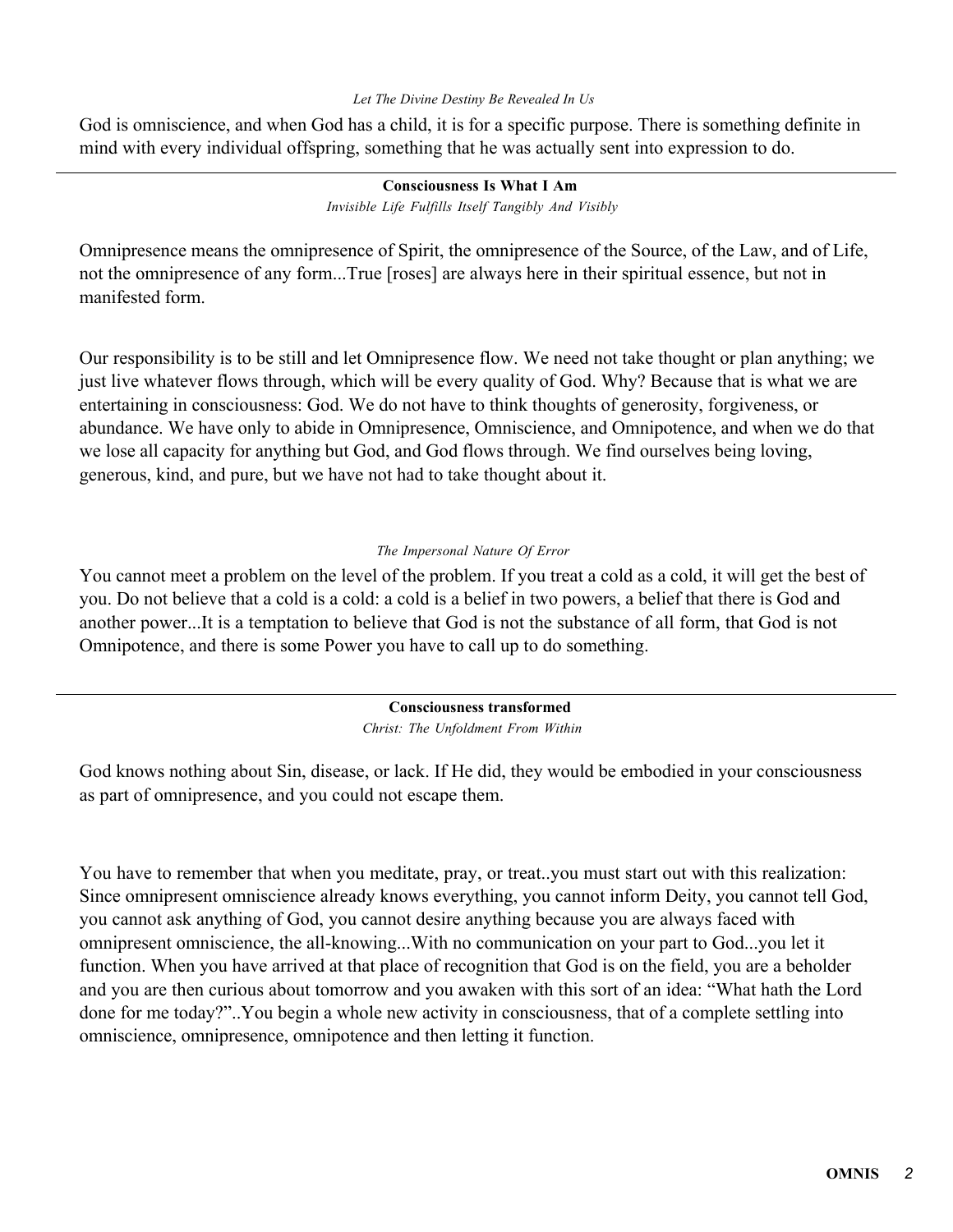Consciousness is not embodied in your body, because your consciousness is actually omnipresence. Your consciousness is not confined to time or space (and always remember why), because I and the Father are one, not two, and all that is true of the Father is true of me.

The moment you are called upon for help in any part of the world and you close your eyes to realize omnipresence, you can be certain that your patient anywhere in the world will receive your treatment...Since God constitutes my consciousness, and God constitutes your consciousness and the consciousness of every individual on the face of the earth, I am one with everybody.

Come up from orthodoxy and metaphysics. Come up into mysticism and trust in omnipresence, omniscience, omnipotence.

"Thou wilt keep him in perfect peace, whose mind is stayed on thee."..Who is "Thou"–God or Christ? No, *you* is thou..*Thou* is consciousness, my consciousness, the divine consciousness which bestowed upon me in the beginning. That *thou* will keep me in perfect peace if I keep my mind stayed on this truth, the omnipresence, the omniscience and omnipotence of this *thou* within me, this divine consciousness."

We postpone our own God experience. This is either because of ignorance or because we have been so conditioned that we cannot release God in the understanding that God is omniscience and knows all there is to be known, God is omnipotence and is not fighting with any other powers, and God is omnipresence, and therefore does not have to be sent for. To be able to believe this enables the seeker to come into an atmosphere of receptivity.

Illumination consists of spiritual discernment that sees through the appearances and sees omnipresence, omniscience, omnipotence...[It] does not react to appearances but can rest and say, "What did hinder you?" or "Arise, take up thy bed." The difficult part is this: God is always God, but not separate and apart from my being, or your being, or his being, or her being.

What is the miracle? You do not set God at work or to work; you do not bring the power of God into any situation. God was there before you because of omnipresence. It makes no difference if you had a wrong thought this morning or if you committed a wrong deed yesterday. It has nothing to do with what is going on in God's universe because it is not your purity that makes God work. It is God's function. God's grace is not dependent on how good or how spiritual you are. God's grace is dependent on how good God is, and any saint or sinner can behold God at work once their eyes are open to omnipresence...Every problem has its foundation in the belief of the absence of God...The beauty is that, in spite of appearances, nothing else [but God] *is.*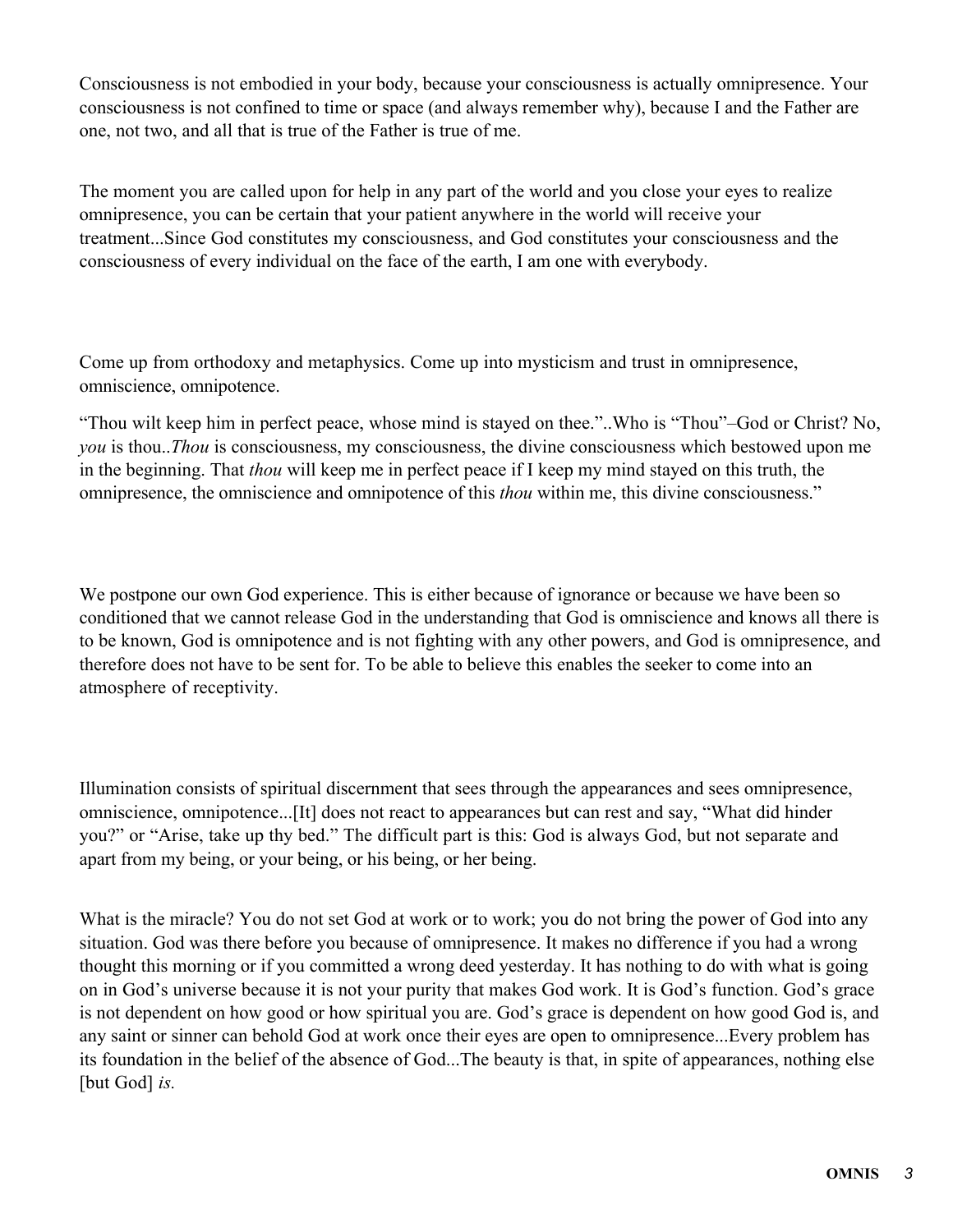Always remember that it is the acknowledgment that brings the experience. If I acknowledge a sufficiency of God's grace in this moment, I have it! If I do not acknowledge it, I virtually deny it...You must be a law unto yourself by the truth you know and, if you are not as yet aware of the omnipresence of a divine grace sufficient unto this moment, become aware of it and live with it. Then you will realize how your life is lived not by might and not by power, but by grace.

See what happens if you put more effort into accepting omniscience, omnipotence and omnipresence when you meditate, and break the habit of reaching out to God to do your will or fulfill your desires. God fulfills itself as you and as your experience–if you give god the opportunity.

The times in which we have failed in this realization [of oneness] just means we have to go higher in consciousness until we attain such a consciousness of omnipotent omnipresence as the very nature of our own consciousness, that we will stop trying to be healed either by God, a doctor, or by medicine or by metaphysical treatments, Instead, we will *let* "nothingness become nothingness."

In The Infinite Way we go a step further. We recognize divine consciousness as omnipresence, and therefore we do not set aside a specific time to unite with it. Why? Because it is *always* omnipresence. I am in meditation twenty-four hours a day, even when I am asleep.

Think! If *I* am God, this *I* is already closer than breathing; and because we have discovered that its nature is omniscience, the all-knowing, it must already know your needs. Its nature is omnipresence so you need go nowhere to contact it, and because it is omnipotence there is no power to oppose its will. What else is there to do but be still! If your child were ill or in trouble, what greater love could you display than to sit down, be still, and let the presence of God do its work, let the love of God be made manifest, let the power of God flow? Do you not see how egotistical it would be to go further and do something for your child, your patient, or your friend?

We knew we had no power over the earthquake or over the tidal wave [which was reported to hit Auckland on the day of Joel's arrival.] However, by opening our consciousness to the realization of omnipresence, omnipotence, and omniscience, the presence and power of God was released into the situation. The earthquake did happen out in the ocean [as predicted], but the tidal wave was dissipated before it reached New Zealand...It was not that our prayers had power, but that the opening of consciousness to the presence of God brought forth the power.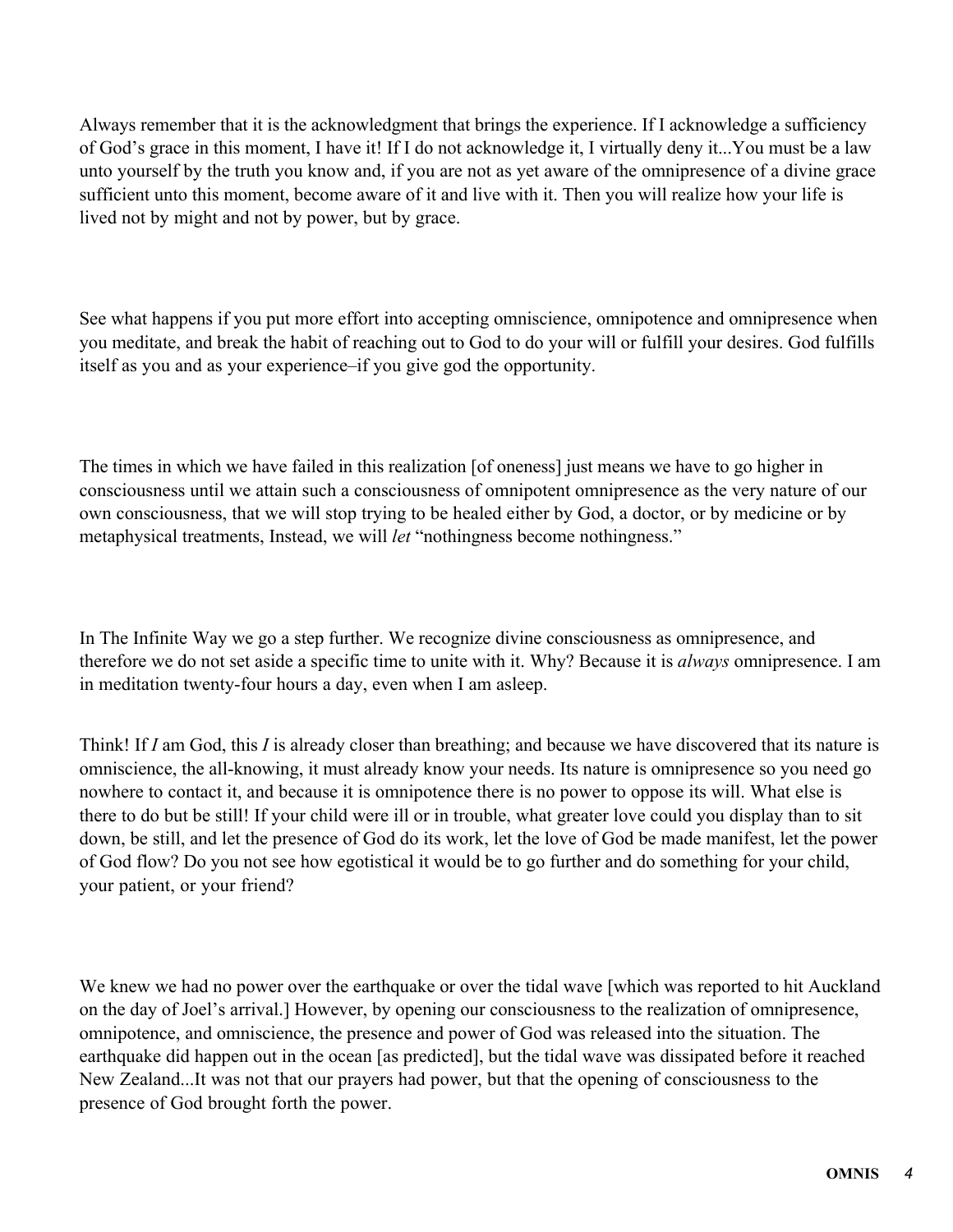How long it takes to accept the fact that God is my being as well as your being, and that God is your friend's being and your enemy's being is the difficulty that constitutes part of the initiation...[and] until you can see that, because of the impersonal nature of God, omnipresence means fulfillment is here where I am, you cannot even enter in. In the same way, until you stop blaming someone or something and realize that what you are fighting is the arm of flesh or nothingness and that you never did have a chance for victory, you cannot enter in.

When you discover *I* in the midst of you, there is no wishing or praying to be done. There is just a life of thanksgiving. It is never necessary to ask for anything you need, because the nature of *my* kingdom is omniscience– the all-knowing. It needs no assistance or help because it is omnipotence, and it is not necessary that you go anywhere [to get it] because it is omnipresence...The kingdom is within you and a king is never outside of his kingdom.

You have really summed it all up if, occasionally, you have looked down in the area of your chest and said: "Thank You, Father, for thy omnipresence," or thy omnipotence, or thy omniscience.

The prayer, meditation, or treatment of a metaphysical practitioner does not destroy disease, poverty, accident, lack, or limitation. It reveals the illusory nature of these, and in doing do it reveals the omnipresence of God.

In bringing the experience of pure meditation to yourself, remember that it is legitimate to think thoughts for a few minutes in what we call contemplative meditation. Silently we acknowledge the omnipresence, omnipotence, and omniscience of God, but this should only last for five or ten minutes, until you arrive at pure meditation which has no words and no thoughts.

# **Consciousness Unfolding**

*God Revealing The Infinity Of Being Love Is The Basis For All Relationships*

By the time we have finished thinking about Love [and Its properties, qualities, influence, and omnipresence] the telephone should be ringing with someone at the other end telling us that there has been a reuniting.

#### **God, The Substance Of All Form**

*Good Unfolding As The Activity Of Individual Consciousness The Activity Of Truth In Consciousness Unfolds As Your Good*

Under whatever circumstances there seems to be a need for the omnipresence of God, realize that *it is the omnipresence of your individual consciousness that is the God of your universe.*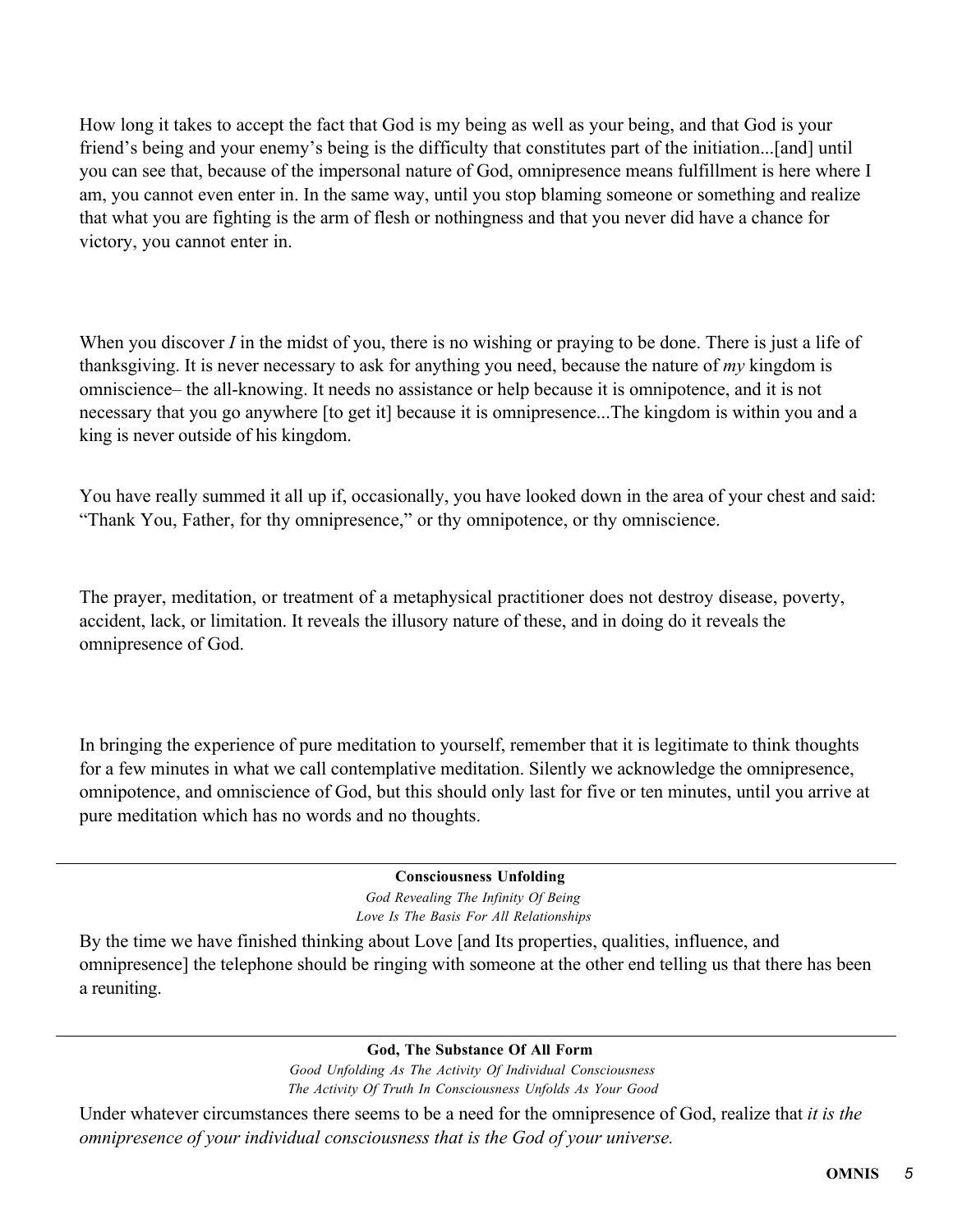#### *The Leavening Influence Of Truth*

The purpose of your study is so to lift consciousness that this sense of Omnipresence is attained. When that is attained, healing work is done with a smile, not with strenuous thought-taking. Supply, wholeness, completeness –everything comes with just a smile. It is a peculiar little smile, but it is God, and it knows the nothingness of that which appears as a human being.

You will find that three-fourths of all you read about truth is forgotten when once that sense of God as Omnipresence becomes apparent.

#### *Consciousness Unfolding As Form*

You begin to see that wherever you are is "holy ground," and that the Omnipresence with you, the Omnipresence *as* you, has everything necessary for the fulfillment of the moment...Whatever the need, you find it fulfilled in the Omnipresence which you are, never dependent upon person, place, thing, circumstance, or condition.

#### **Living Between Two Worlds**

*Choose You Choose To Accept Omnipresence As The Only Presence*

Are you in bondage to any form of lack or limitation...unhappiness..ill health, to old age? Then you are in bondage to it because you are not consciously knowing the truth. You are not consciously embodying within yourself the acknowledgment of God's presence within you, God's power within you, the omnipotence of God functioning as you, the omniscience and the omnipresence of God where you are...in your soul, in your mind, in your body...in your business whatever work you may be. Always acknowledge God as the Source.

#### *Material Sense Is A Sense Of Separation From Consciousness*

Regardless of what human situation or condition may arise as a temporary experience, we will have no fear because we are living in Omnipresence, knowing that since we have no will of our own, we have no doubt that Infinity can perform Its plan through us.

Whatever Omnipresence is, It formed the universe.

**Living Now** *Beyond Words And Thoughts Disease Is Not God-ordained*

Omnipotence makes evil an impossibility

**Living The Infinite Way** *God Is Omnipresent*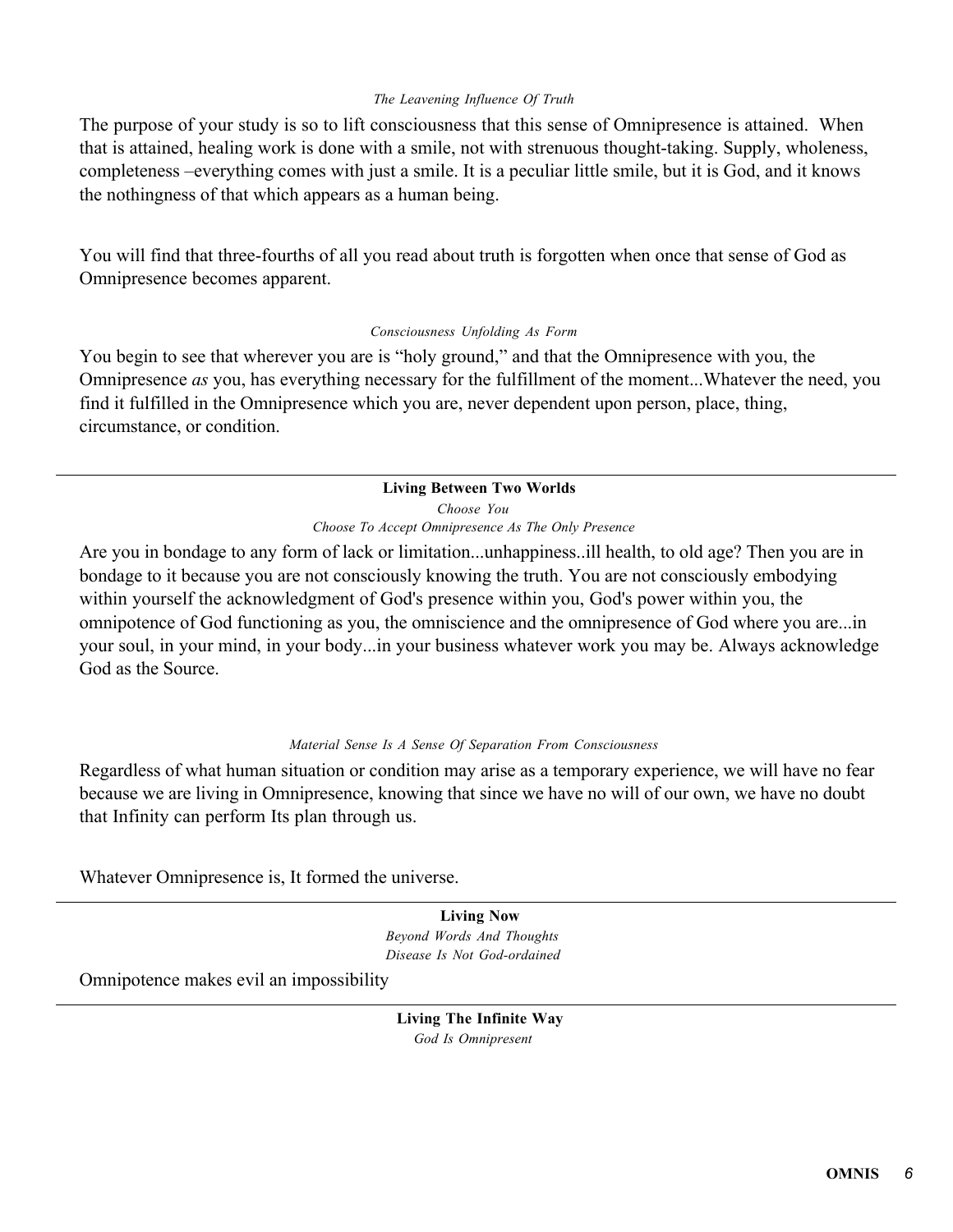There is only one truth, Omnipresence, and that truth has been revealed, not only for thousands of years before the Master, Jesus Christ, but it was so marvelously revealed by him, that we of the Western world have come to accept it as authority. But we deny it in our own experience.

Every time you think thoughts of hopelessness and despair, it is as if you are acknowledging that you are a branch cut off from the vine, and the vine from the husbandsman, and that you cannot reach either; yet all of the time *it* is right here where you are. *It* is within you, and *it* is *Omnipresence.*

### **Man Was Not Born to Cry**

*Bringing Grace Into Active Expression Across The Desk*

Limitation exists only in the dream of life, not in Life Itself. Fear exists only in the dream of two powers, not in Omnipotence. Disease exists only in the dream of mortality, not in the immortal Being which you are and which I am.

# *An Intellectual Knowledge Of God As All Is Not Enough*

If the truth of God as Omnipresence, Omnipotence, and Omniscience could be realized– not mentally stated or agreed with, but realized-that is all that would be necessary for the establishment of harmony in our being.

#### **Our Spiritual Resources**

*Bringing God Into Daily Experience God Appears As*

Jesus himself did not multiply [loaves and fishes]. He realized God as Omnipotence and Omnipresence, and that realization translated itself into what we understand as the practical things of daily life.

#### *God, The Only Power*

That can be the only meaning of God–infinite Power, Omnipotence, which rules out the possibility of there being a material or a mental power.

The belief in two powers cannot operate in a consciousness that has realized God as Omnipotence and Omnipresence.

#### *Abide In The Conscious Realization Of Omnipresence*

If you abide in the conscious realization of Omnipresence and stop trying to get God to do something for you, you will come into the benefit of the God-presence and the God-power which is never separate or apart from you.

*Attain The Consciousness Of The Principle*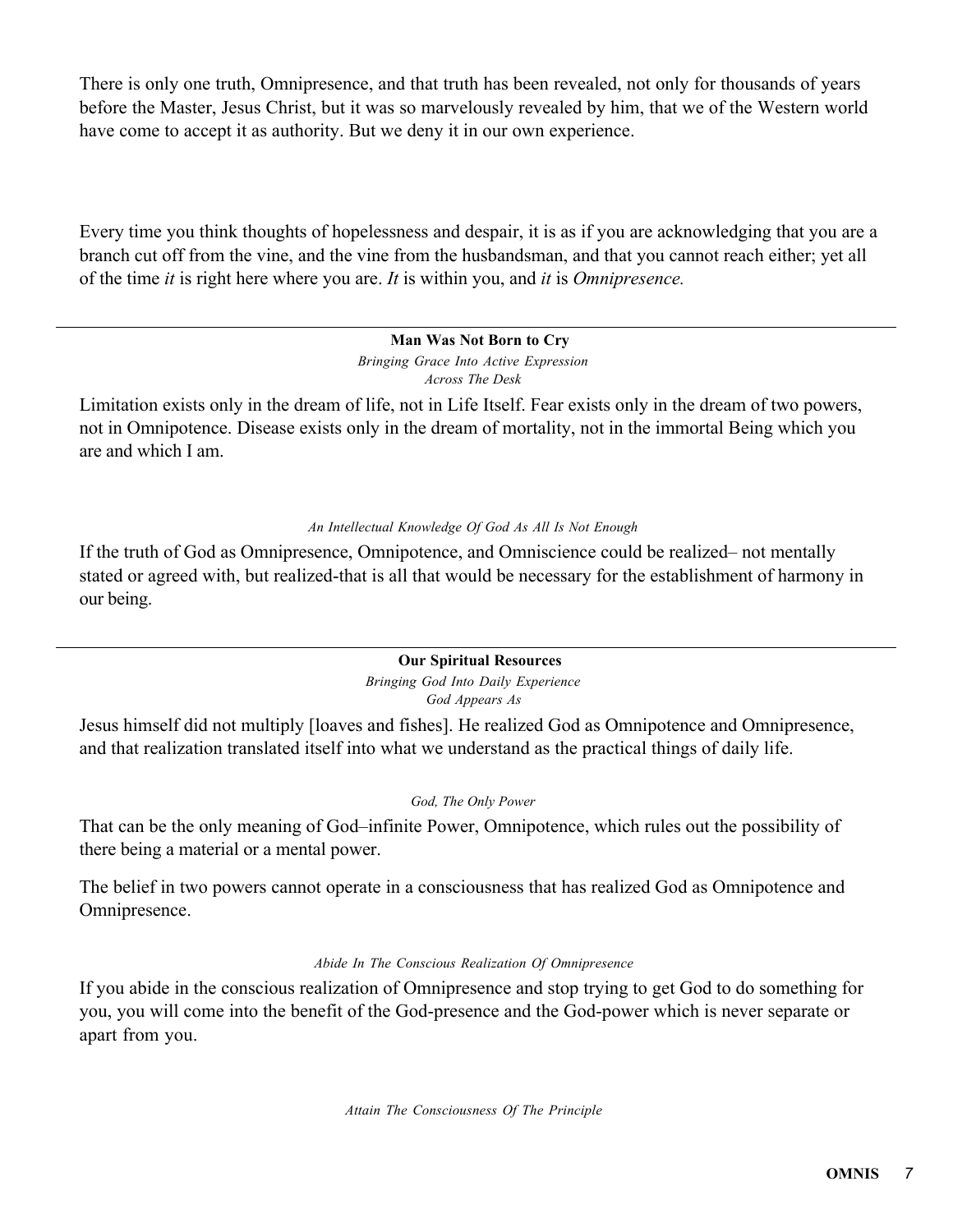The way to harmony...is not found by invoking a God-power, because this God-power already is omnipresence, Omnipotence, omniscience. It is already active where we are.

*Begin To Pour*

You have the very Spirit of God in you–all of it, not just a part of it, for you cannot divide Spirit, you cannot divide Soul...because of Omnipresence. There is only All-Presence.

### **The Altitude Of Prayer**

*Living By Prayer A Realization Of Omnipresence, Omnipotence, And Omniscience Is True Prayer*

Omniscience proves we don't know how to pray or what to pray for.

*Practicing The Presence*

Omnipotence: there can be no power of evil to fear.

Omnipresence: whatever you are thinking of is already present.

### **The Art Of Spiritual Healing**

*Spiritual Healing: The Practice A New Concept Of Supply*

The secret lies in the acknowledgment of God as Omnipresence, the presence of your very being.

# **The Contemplative Life**

*Contemplative Meditation Beginning The Journey Back To The Father's House*

With this realization [of Omnipotence], we instantly lose our fear of material conditions, forces, or powers, and even our fear of mental forces or powers. We rest in the assurance that since there is but one power, we have nothing to fear.

#### *Never Believe That You Know What To Pray For*

You can be Omniscience only when you are completely absent from the personal sense of self, when you are absent from any knowledge, when you have attained that place of unknowing in which you definitely know that you do not know, and do not even want to know, but are willing and open to receive spiritual wisdom, spiritual guidance, spiritual strength.

# *Put Up Thy Sword*

At any moment that a problem of any nature begins to come to your attention, instantly remember that you are not to take up the sword–not the mental sword or the physical sword–but that you are to relax and resist not evil in the realization of Omnipotence. The next three of four days of your life may be very miserable because when you begin a work of this kind, it seems...that two or three devils manage to find you, and each of them has two or three temptations for you.

*Practice But Do Not Preach*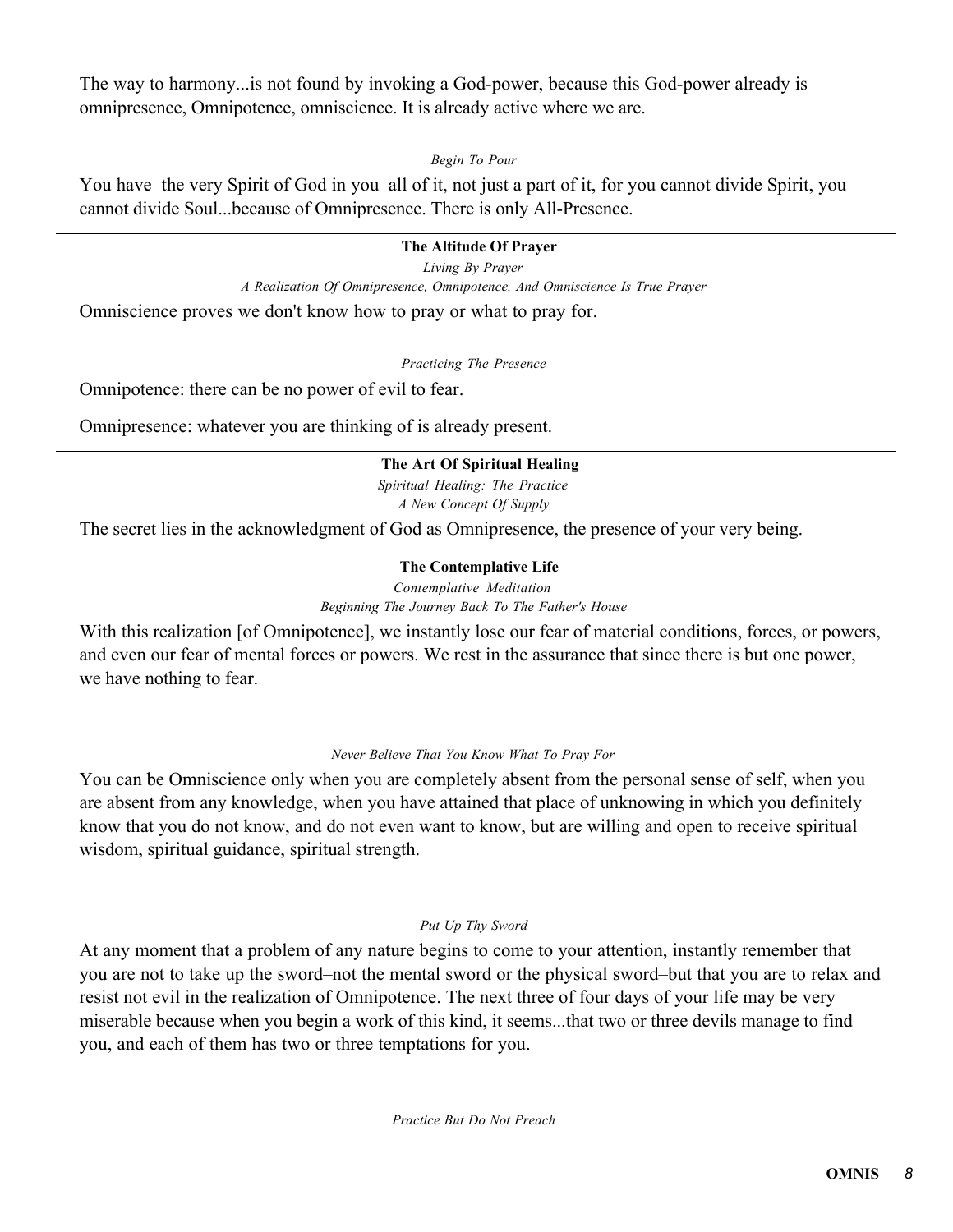Every time that some evidence presents itself to you of an erroneous form of power, realize within yourself that this cannot be true if Omnipotence is true. Every time something presents itself to you of an erroneous or destructive nature, realize within yourself that, in the light of Omnipresence, this presence cannot be. Whenever any temptation comes to you to go to God and tell Him something about your problems, immediately bring to your thought the word Omniscience–all knowledge, all wisdom–and remind yourself that God already knows all.

#### **The Infinite Way Letters 1955**

*Grace Why?*

never aware of someone or something to be healed or corrected, but is always aware of the Omnipresence of God's Being

#### *Rising To Grace*

The only true prayer is recognition, acknowledgment and confidence in the Omnipresence of God.

*An Important Point In Spiritual Practice*

build such a consciousness of the omnipresence of the Infinite Invisible

# **The Infinite Way Letters 1959**

*May: God-realization Dissolves Material Sense The Dissolution Of Material Sense Destroys Its Forms*

[The Infinite Way] reveals God as Omnipresence and teaches you how to come into that realization of God and to let that realization live your life.

*Never Accept A Human Being Into Your Consciousness To Be Healed*

Omnipresence is the word, the omnipresence of *I* : *I* am here and *I* am there, and *I* am everywhere.

# **The Letters '32-'46** *Home*

*(home)*

Healing: recognition of omnipresence of that which seems missing.

God never gives over His power to His creation; omnipotence

# **The Mystical I**

*An Act Of Commitment Violating Spiritual Law Breaks The Rhythm*

Every time we violate spiritual law, the rhythm [that forms and sustains creation] is broken, and we violate spiritual law every time that we do not acknowledge God as Omnipotence, Omniscience, Omnipresence, and every time that we do not love our neighbor as ourselves...[or] accept a mind other than the mind of God.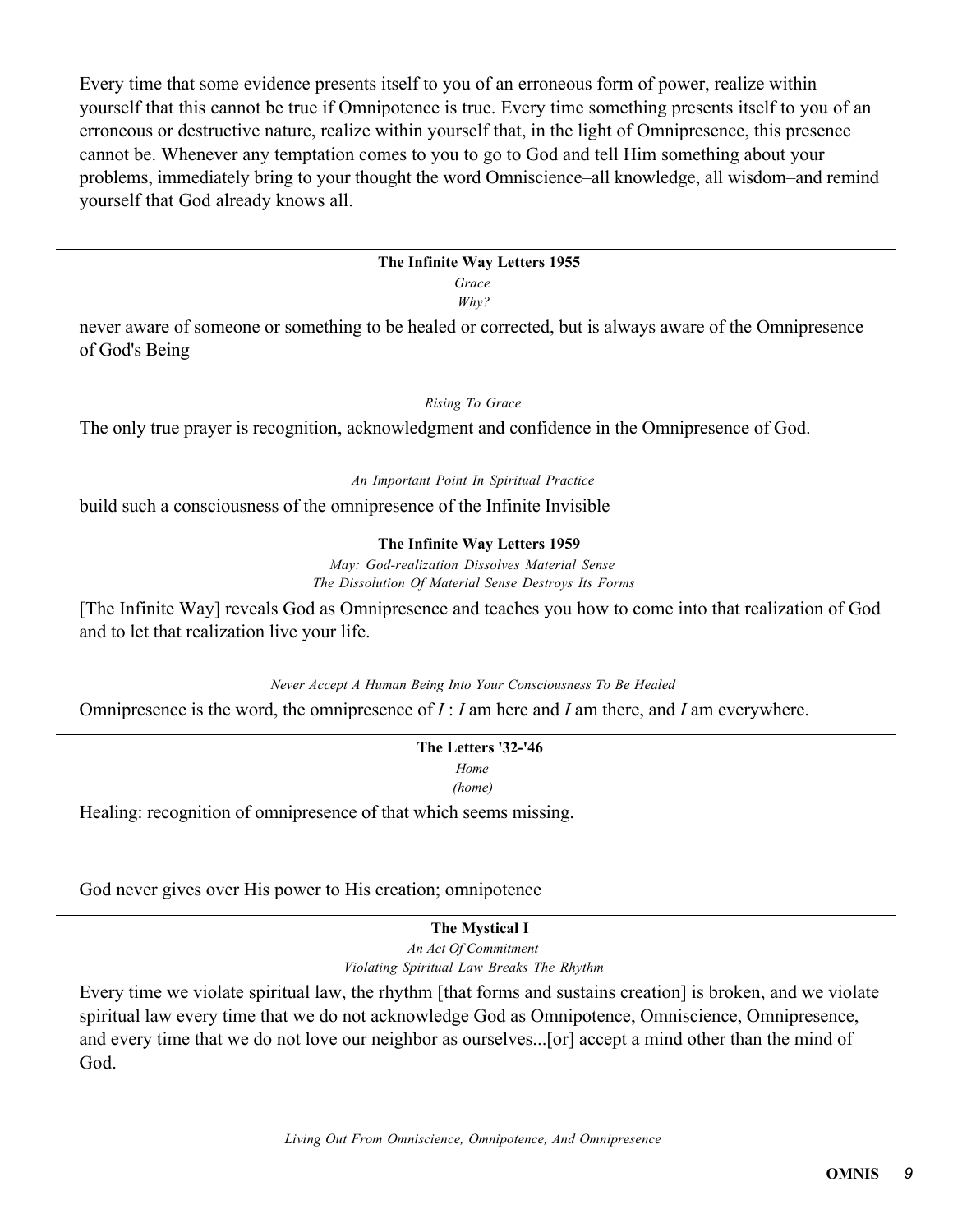The only form of prayer acceptable to God is absolute silence, a relaxing and a resting in the conviction of God as Omniscience, Omnipotence, and Omnipresence.

We are never to seek the power of God, for in the realization of Omnipotence and Omnipresence there is no time in all of history where a power has been needed.

### *I* Is Omniscience, Omnipotence, And Omnipresence

Any legitimate need of any nature that ever appears in your experience can be immediately fulfilled as long as you do not think of it as a material form. Think of it as the grace of God, the omniscience of God, the omnipotence of God, the omnipresence of God, the spirit of God in man, and then let That take whatever form It will.

For many of us it has been easy to accept God as Omnipotence, Omniscience, and Omnipresence, not knowing that we were leaving ourselves locked out in the blizzard. But *I* is that omnipotence, *I* is that omniscience; *I* is that omnipresence. Abide in this word *I*.

*I* am invisible; *I* am omnipresence; *I* am omnipotence; *I* am omniscience. You prove this by not taking thought, by being still, and be letting the Omniscience that *I* am reveal to you whatever wisdom, guidance, or direction is necessary at this moment. You prove this by being still in the listening attitude, letting Omnipotence prove Itself to be the only power. You prove this by taking no thought for your life or anything that concerns you life, and letting Omnipresence prove Omnipresence.

# *The Universality And Omnipresence Of The Presence*

When this Presence announces Itself to you in an inner assurance that It is present, remember that this means not only Its presence in you, but Its infinite omnipresence...It is announcing that this *I* is present in you, present in me, present in him, present in her, present in it. In other words, you cannot "finitize" God; you cannot channel God to be in one person or in one place.

#### *Evil, A Universal Hypnotism*

God is the only power, regardless of appearances, and God is omniscience, all-wisdom. Therefore, we do not have to know anything about the activity of mind or body; all we have to do is to rest in God's omniscience, rest in His infinite wisdom. As we abide in Omniscience, Omnipotence, and Omnipresence, we can state with conviction, "Ah, yes! There is no presence and there is no power other than God, and this that we call the belief in two powers–the carnal mind–this is not power. This cannot operate in or through man."

The Annunciation means the conception of Christ in you. Your recognition of this truth is the birth of the Christ in you. But when you accept this, do not forget that it is not complete until you have followed up the omnipotence of *I*, which is the first principle of The Infinite Way, with the second, which is the nonpower of that which is appearing as the world of effect.